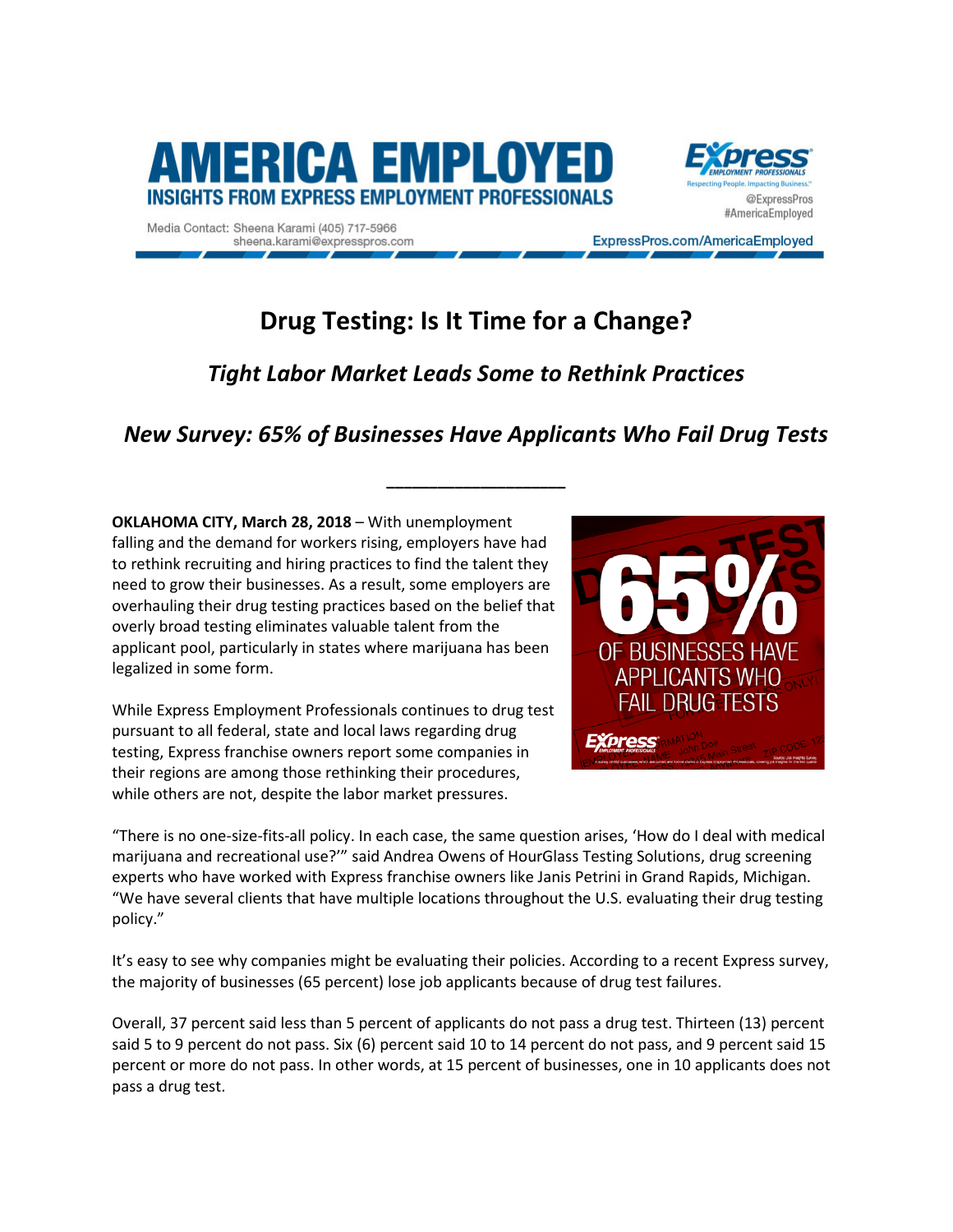Full results are below.



Anne Woods, an Express franchise owner in Santa Fe Springs and Covina, California, remarks that she is "actually a bit surprised" that more companies in her area have not stopped testing for tetrahydrocannabinol (THC), the chemical compound found in marijuana. Recreational marijuana sales began in January 2018 in California.

Ronnie Morris, an Express franchise owner in Jackson, Tennessee, regularly sees job seekers miss out on opportunities because of drug testing.

"We see a lot of people who could be put to work but are ineligible due to the results of drug screens," he said. "This is especially true for jobs that do not require extensive technical expertise or the use of equipment."

Ultimately, the problem has to be addressed somehow. As Morris sees it, "In a tight employment market, something has to give. With less than 4 percent unemployment and an economy growing at 3 percent, it's hard to operate under the same requirements we did when unemployment was 6 percent and economy was growing at 1 percent."

"Safety must always come first, but still, I'm noticing two trends. First, drug use remains a common roadblock between job seekers and jobs. Second, some employers are hungry enough for workers that they are questioning longstanding practices," said Bob Funk, CEO of Express, and a former chairman of the Federal Reserve Bank of Kansas City. "There's no perfect answer, and given the ongoing opioid crisis, employers also have to keep their focus on solutions like prevention, treatment and care."